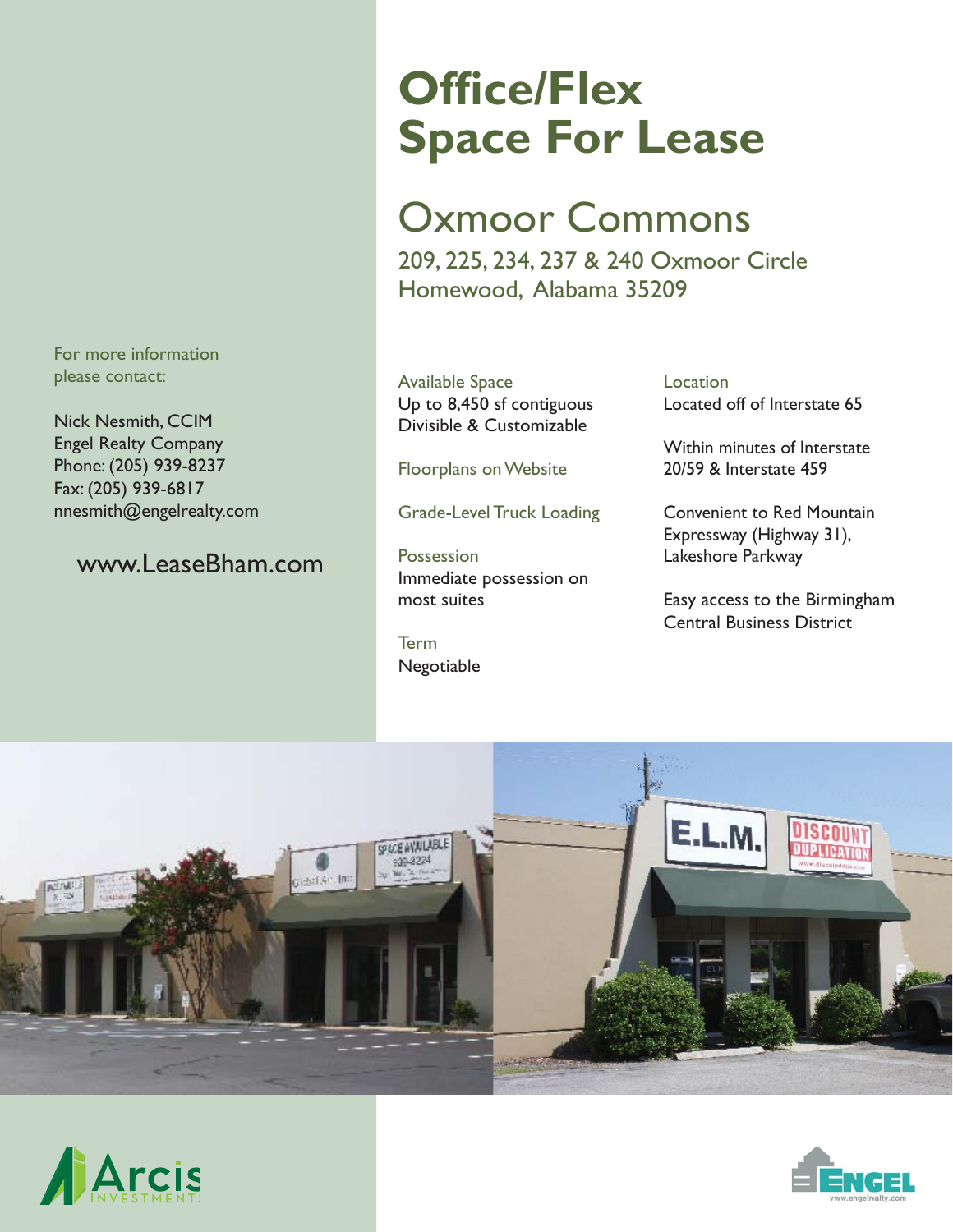

### **www.LeaseBham.com**





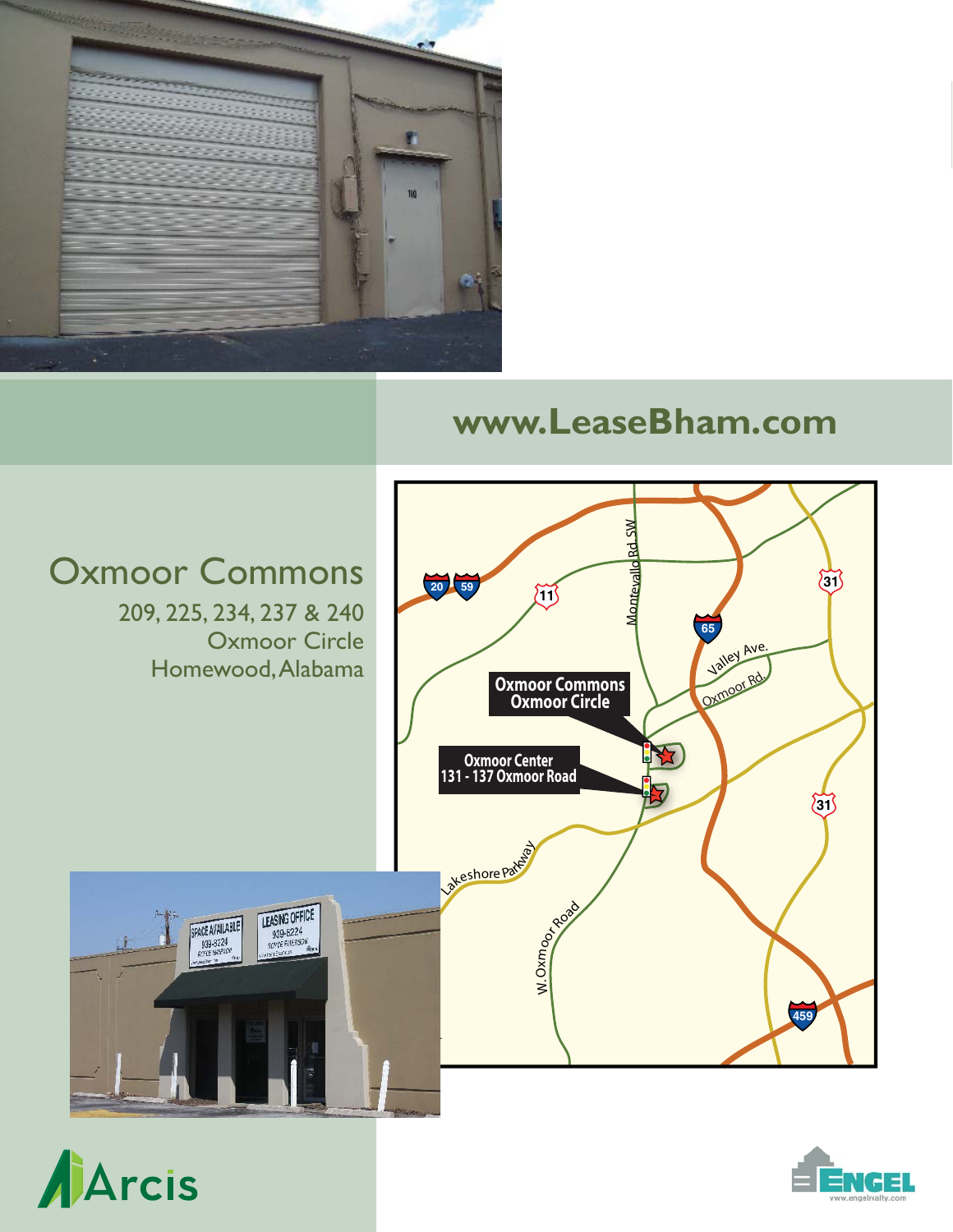### Oxmoor Commons Floorplans





For more information please contact:

Nick Nesmith, CCIM Engel Realty Company Phone: (205) 939-8237 Fax: (205) 939-6817 nnesmith@engelrealty.com

### *Additional Floorplans at:* www.LeaseBham.com